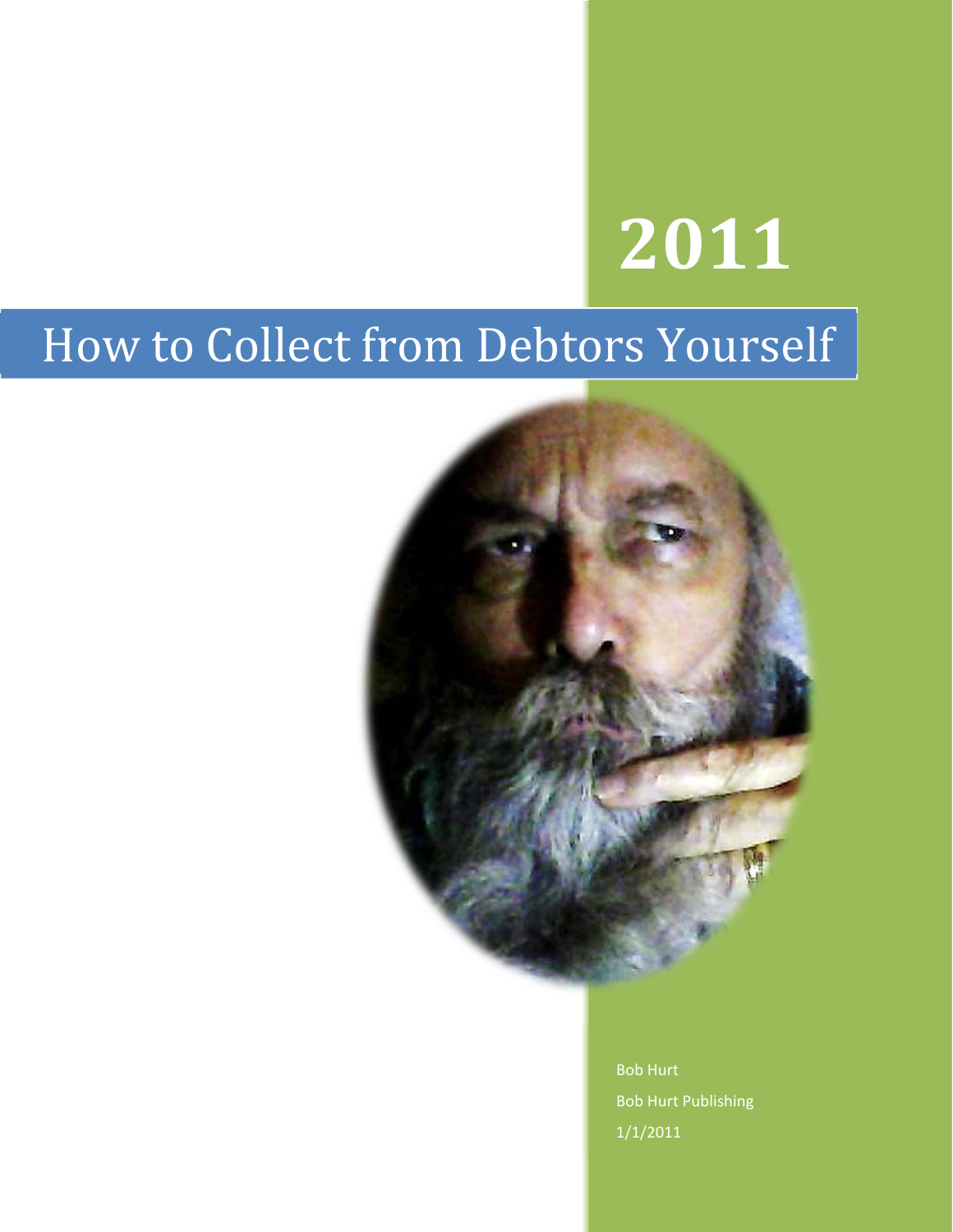# How to Collect from Debtors Yourself

*Use a Tax Form, Letter, and Phone Script to Bring that Money Nome*

Lots of people suffer from inability to collect debts others owe them. Want some examples?

- Child support
- Divorce settlements
- Personal loans to friends, family, neighbors
- Sales of products or services on credit
- Judgment liens
- Damage to your car or other property, or your person from an uninsured motorist or other injurer

You can always sue to collect the debt. While government will not jail a person for the debt, the court will certainly jail a debtor for contempt of court arising from disobeying a judge's order without good cause. But, as everyone knows, lawsuits cost a lot of time and money and unreliably produce rulings favoring the creditor or other injured party. The party who ought to win will often lose against the party who ought to lose, just because of having an incompetent lawyer. For that and many more reasons, people often forgive or cancel the debts others owe them.

That just does not seem right to me. So, I write to propose a method of enlisting the support of the IRS in collecting an otherwise uncollectable debt.

The 1099‐C IRS form provides a mechanism for reporting your debtor's forgiven/cancelled/uncollectable debt to the IRS. This adds to the taxable income of the debtor and puts the debtor on the IRS radar. That could spell "DISASTER" for the debtor, striking fear into the debtor's heart and motivating the debtor to pay up to avoid becoming noticed by the IRS.

The W-9 form allows you to obtain the debtor's Taxpayer Identification Number (TIN) which you will need to put on the 1099‐C.

If you fill out both forms and send them with a dun letter alerting the debtor of your need for the TIN and intent to file the 1099-C for cancellation of the debt if the debtor refuses to pay, that might stimulate the debtor to pay up fast.

| <b>Product</b><br>Ø<br><b>Number</b> | Title $\widehat{\bullet}$ <b>0</b>                                                                                   | <b>Revision</b><br><b>Date</b> | <b>Posted</b><br><b>Date</b> |
|--------------------------------------|----------------------------------------------------------------------------------------------------------------------|--------------------------------|------------------------------|
| Form W-9                             | Request for Taxpayer Identification Number and Certification                                                         | 0111                           | 01/29/2011                   |
| Inst W-9                             | Instructions for the Requestor of Form W-9, Request for<br>Taxpayer Identification Number and Certification          | 0111                           | 02/19/2011                   |
| Inst 1099-A and<br>1099-C            | Instructions for Forms 1099-A and 1099-C, Acquisition or<br>Abandonment of Secured Property and Cancellation of Debt | 2011                           | 05/12/2011                   |
| Form 1099-C                          | Cancellation of Debt (Info Copy Only)                                                                                | 2011                           | 11/11/2010                   |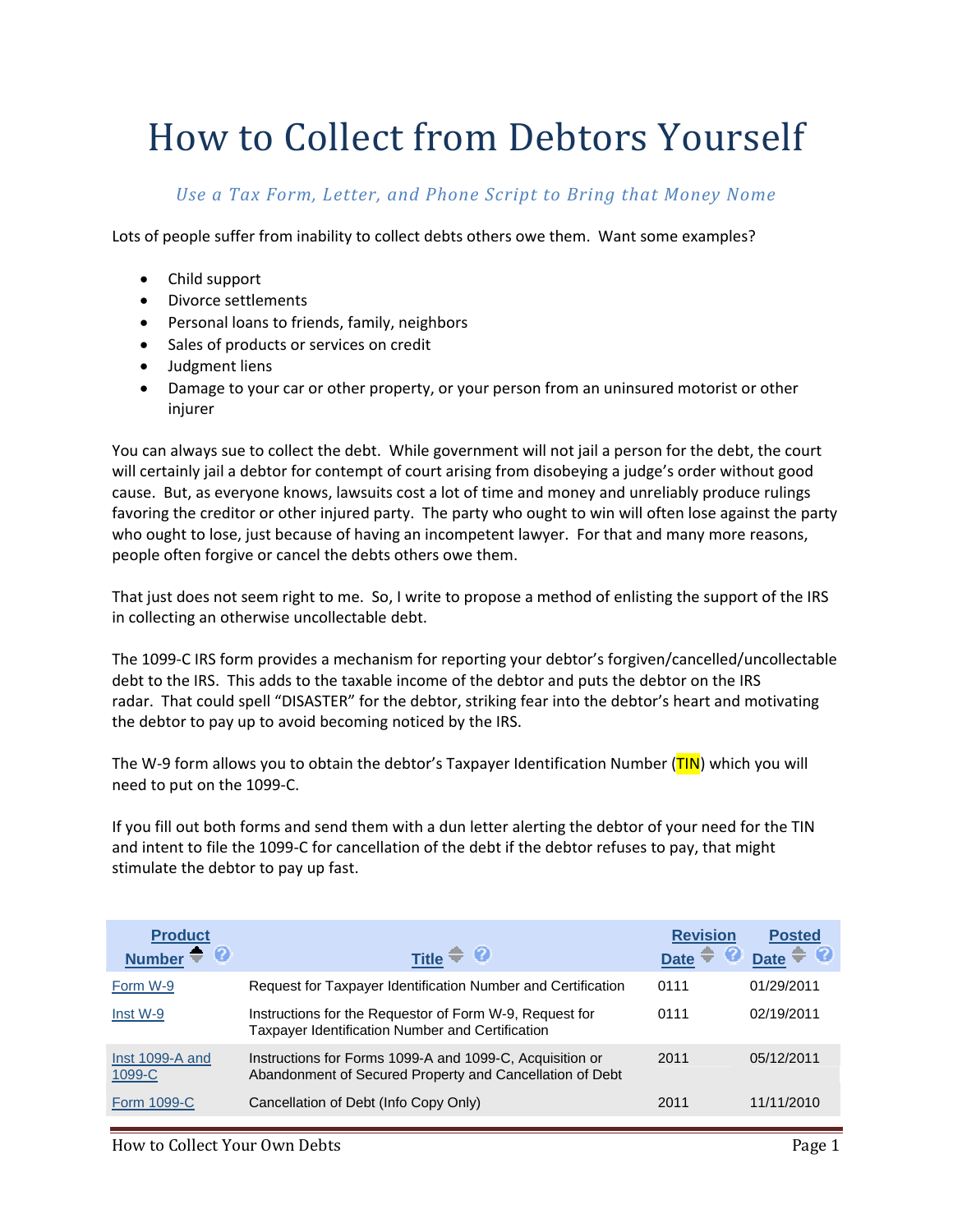### **Obey Credit Extension, Reporting, and Collection Laws**

I would make certain I complied with state and federal laws regarding credit extension, reporting, and collection.

In particular, review 15 USC 1692, the Fair Debt Collection Practices Act, and 15 USC 1681, the Fair Credit Reporting Act, and other consumer credit laws beginning with 15 USC 1601.

In debt collection, you might have extended credit without a wordy contract, but with a simple invoice on 30-day net terms. The Uniform Commercial Code provides guidance when you have no contract. In the event your customer violates the terms of your invoice, and you have to go to extraordinary lengths to collect the debt, you have the right and the moral duty to report the customer to the credit reporting agencies, and similarly make a report when the customer pays the debt.

Here I provide links to the afore-mentioned laws. Click on the Section numbers to view the text on-line.

# United States Code **TITLE 15** > CHAPTER 41 > SUBCHAPTER V - DEBT COLLECTION PRACTICES

- § 1692. Congressional findings and declaration of purpose
- § 1692a. Definitions
- §1692b. Acquisition of location information
- § 1692c. Communication in connection with debt collection
- § 1692d. Harassment or abuse
- § 1692e. False or misleading representations
- § 1692f. Unfair practices
- § 1692g. Validation of debts
- § 1692h. Multiple debts
- § 1692i. Legal actions by debt collectors
- § 1692j. Furnishing certain deceptive forms
- § 1692k. Civil liability
- § 1692l. Administrative enforcement
- § 1692m. Reports to Congress by the Commission; views of other Federal agencies
- § 1692n. Relation to State laws
- § 1692o. Exemption for State regulation
- § 1692p. Exception for certain bad check enforcement programs operated by private entities

## United States Code **<b>TITLE 15** > CHAPTER 41</u> > SUBCHAPTER III - CREDIT REPORTING AGENCIES

- § 1681. Congressional findings and statement of purpose
- § 1681a. Definitions; rules of construction
- § 1681b. Permissible purposes of consumer reports
- § 1681c. Requirements relating to information contained in consumer reports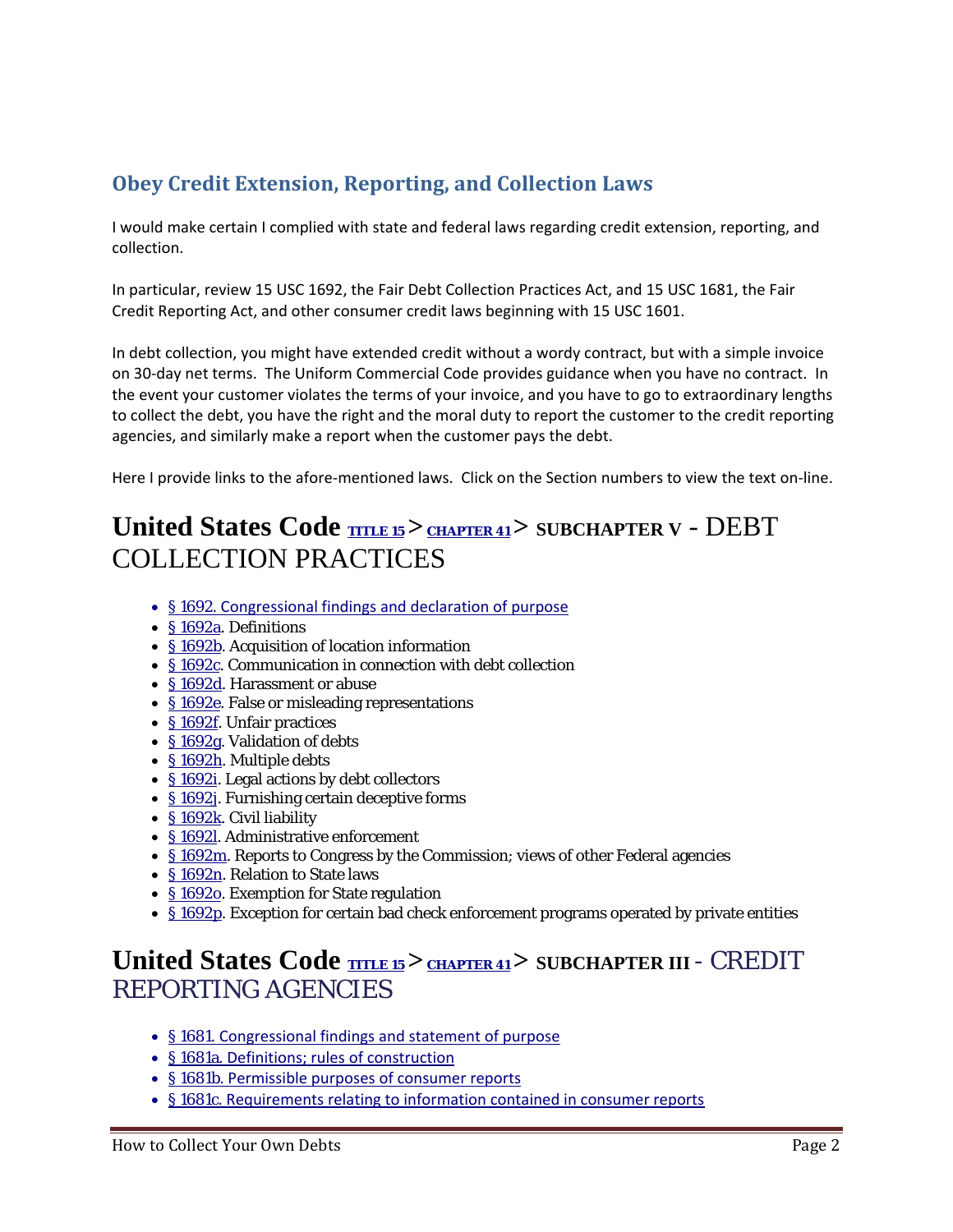- § 1681c-1. Identity theft prevention; fraud alerts and active duty alerts
- § 1681c-2. Block of information resulting from identity theft
- § 1681d. Disclosure of investigative consumer reports
- § 1681e. Compliance procedures
- § 1681f. Disclosures to governmental agencies
- § 1681g. Disclosures to consumers
- § 1681h. Conditions and form of disclosure to consumers
- § 1681i. Procedure in case of disputed accuracy
- § 1681j. Charges for certain disclosures
- § 1681k. Public record information for employment purposes
- § 1681l. Restrictions on investigative consumer reports
- § 1681m. Requirements on users of consumer reports
- § 1681n. Civil liability for willful noncompliance
- § 1681o. Civil liability for negligent noncompliance
- § 1681p. Jurisdiction of courts; limitation of actions
- § 1681q. Obtaining information under false pretenses
- § 1681r. Unauthorized disclosures by officers or employees
- § 1681s. Administrative enforcement
- § 1681s-1. Information on overdue child support obligations
- § 1681s-2. Responsibilities of furnishers of information to consumer reporting agencies
- § 1681s-3. Affiliate sharing
- § 1681t. Relation to State laws
- § 1681u. Disclosures to FBI for counterintelligence purposes
- § 1681v. Disclosures to governmental agencies for counterterrorism purposes
- § 1681w. Disposal of records
- § 1681x. Corporate and technological circumvention prohibited

#### **Motivational Letter to Debtor**

Most debtors don't want to cheat a supplier. However, in hard and good economic times, debtors sometimes put all kinds of other priorities ahead of paying the debt to a supplier. If one of your debtors does that for the debt owed to you, you must take some action to motivate the debtor to pay you before paying other obligations.

Fear often motivates debtors pretty well. Creditor A, a nice guy, never gets paid first. Creditor B, a belligerent bastard usually gets paid first because debtors fear the bellicose manners of the creditor. Thus, if you increase the fear the customer feels, such as fear of detection by the IRS, the customer might elevate the debt to you in his priority list.

You could sue, but that costs a lot of time and money and requires your presence in court. Ideally, you can use personal communication to motivate your debtor to pay you. Do you think a letter like the hypothetical one below might get that debt paid quickly? After tailoring it to your own use, and before mailing it out, clear its language with an attorney to make sure it does not violate any laws or put you at undue risk.

Be sure to use a yellow marker to highlight the "cancellation of debt" portion of the W‐9 Form. This way, you make it really obvious that the form relates to the debtor's debt to you.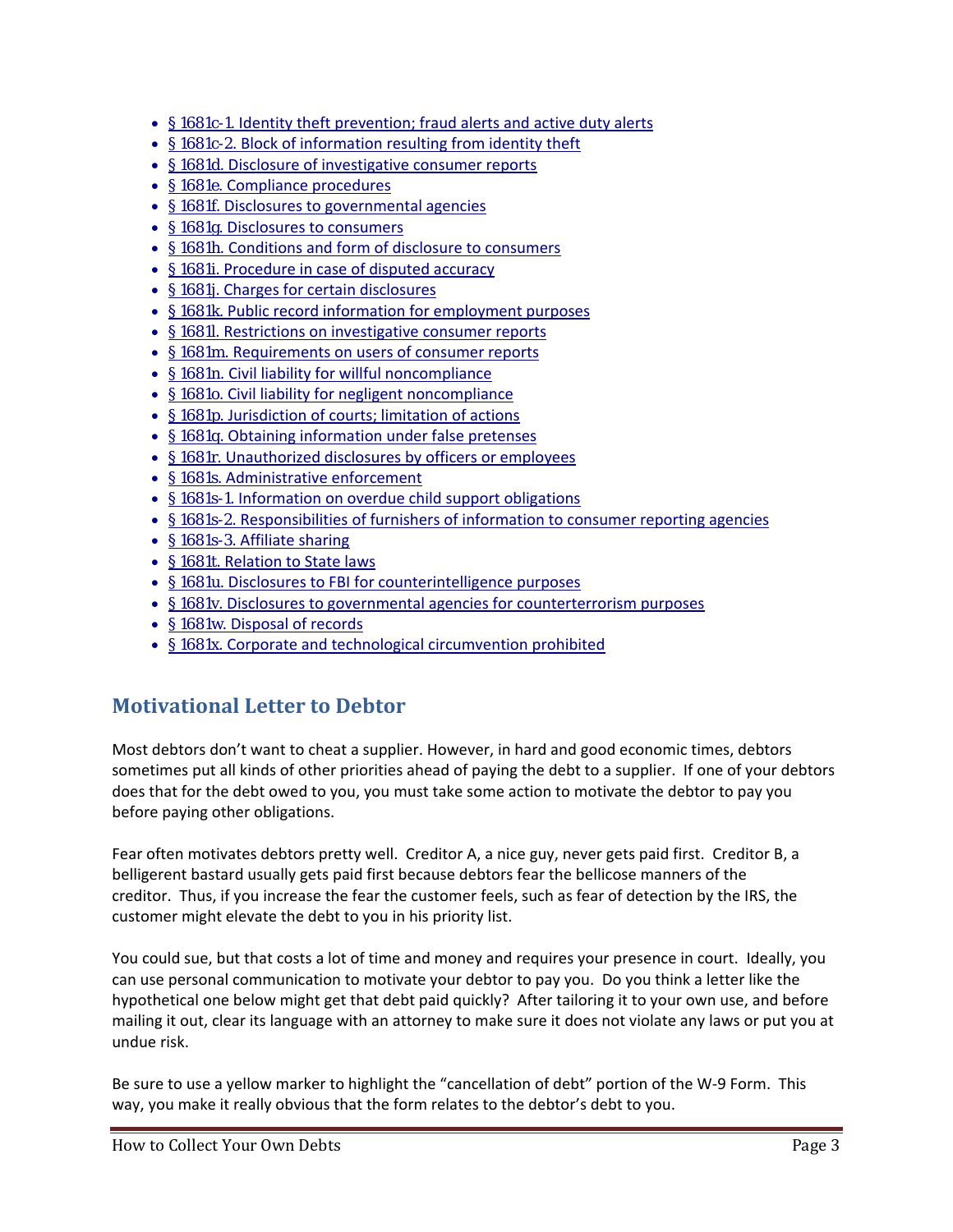\*\*\*\*\*\*\*\*\* HYPOTHETICAL Motivational Letter to Debtor \*\*\*\*\*\*\*\*\*\*\*

XYZ Company XYZ Address XYZ City, State ZIP

Date

Frankie Customer Customer Address Customer City, State, ZIP

Re: Account Number - Report to Credit Agencies and IRS Regarding Your Debt to XYZ

Dear Frankie:

I write to you about the money you owe my company XYZ on the attached overdue invoice. You might not realize it, but your failure to pay XYZ has put me, my family, and XYZ Company in a financial bind. Taken alone it might matter so much, but when others have also failed to pay XYZ as they agreed, your failure really HURTs us. So I ask once again that you pay the debt immediately.

Since you have failed to respond to my previous requests with payment, I have concluded that you intend not to pay us at all, not ever. That really hurts us because it means that I have to enter information into your account with us that prohibits our sales department from ever doing business with you again, not EVER, unless you pay the debt in full with interest and late fees.

As a consequence of your failure to pay XYZ after repeated requests for payment, I have given up hope that you might pay XYZ. And so, I have decided to take some actions that might motivate you not to hurt others with refusal to pay your debts.

- 1. I shall report your repeated refusal to pay XYZ to all three of the main credit reporting agencies - Transunion, Experian, and Equifax. They will notate your account with "not paid as agreed." That will hurt your credit score. Your lowered score might make it impossible for you to obtain any loan or credit, even in an emergency. Even your extended family might ignore your pleas for money. Maybe, only the Mafia might lend money to you, charging charge you 300% monthly interest and collectiong the debt at gunpoint or with a baseball bat.
- 2. I shall report your final refusal to pay XYZ to the IRS on a 1099-C form as an uncollectable debt.
	- a. The IRS will add the money you owe XYZ to your taxable income. If you have avoided paying your tax in the past, this might put you on the IRS radar. If it does, the IRS will come after you for ALL the debt you owe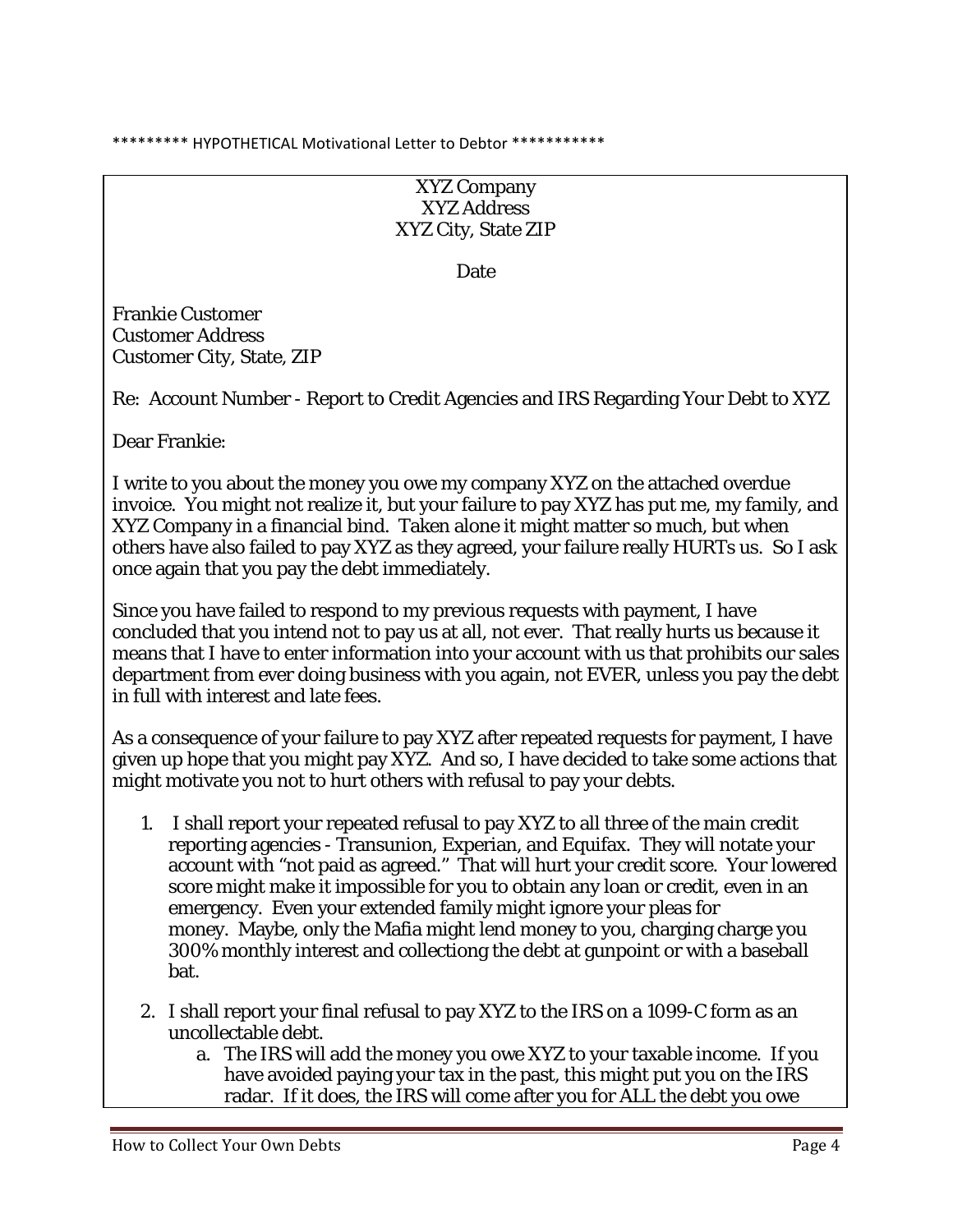them, including the tax on this unpaid debt. They will demand payment, and they will get it.

- b. Unlike XYZ, the IRS might send agents to your home or workplace to collect the debt. They might subpoena your banking records and talk with your friends, family, and neighbors to find out what assets you have. They have become quite expert at finding hidden assets, and typically treat trusts as a taxpayer's alter ego.
- c. Like XYZ, the IRS will complaint about you to the credit reporting agencies. They will harass you with debt collection letters.
- d. Unlike XYZ, the IRS will, without a court order, file liens against you in your home county and surrounding counties where they suspect you have assets. They will find your bank accounts, gold and silver accounts, and investment accounts, and they will put liens on them.
- e. Unlike XYZ, the IRS will, without a court order, file notices of levy with your employer, the Social Security Administration, and banks. Those "friends of yours" will snatch the money they want from your wages and savings, and hand it over to the IRS.
- f. Unlike XYZ, the IRS will pad your debt to them with \$500 late penalties, with huge interest, and, when you present them with frivolous arguments, with \$5000 penalties.
- g. Unlike the Mafia, which might kill or maim you or your family to collect the debt, and unlike XYZ, which won't hurt anybody, the IRS will torture you financially and legally for what might seem like an eternity, costing you thousands in defense fees. Consequently, your spouse, children, friends, and associates might shun or abandon you as a thief or tax protestor.
- h. On top of that, once the IRS starts an investigation they might find all kinds of other unreported income, and that might lead them to accuse you of a tax crime. You might not know that the IRS wins an enormous number of their tax crime cases, probably well over 95% of them. If you lose such a case, you could do jail time, suffer a fine, and STILL have to pay the tax obligation. The IRS has a well-deserved reputation for ruthlessness.
- i. Neither I nor XYZ would do these things at all, but IRS agents seem to enjoy doing them. Maybe that's because they could thereby qualify for up to \$35,000 in secret cash bonuses, just for doing a good job handling your "account." See this article and laws (http://law.cornell.edu) on the subject of secret cash awards
	- i. http://www.scribd.com/doc/26389312
	- ii. 5 USC 4501 et seq.
	- iii. 5 USC 5401 et seq.
	- iv. Internal Revenue Manual 1.2.45.6 (10-16-1992) Delegation Order 81 (Rev. 17)
	- v. 28 USC 602
	- vi. 5 USC 3771
	- vii. 5 USC 7342
	- viii. 5 CFR 870.103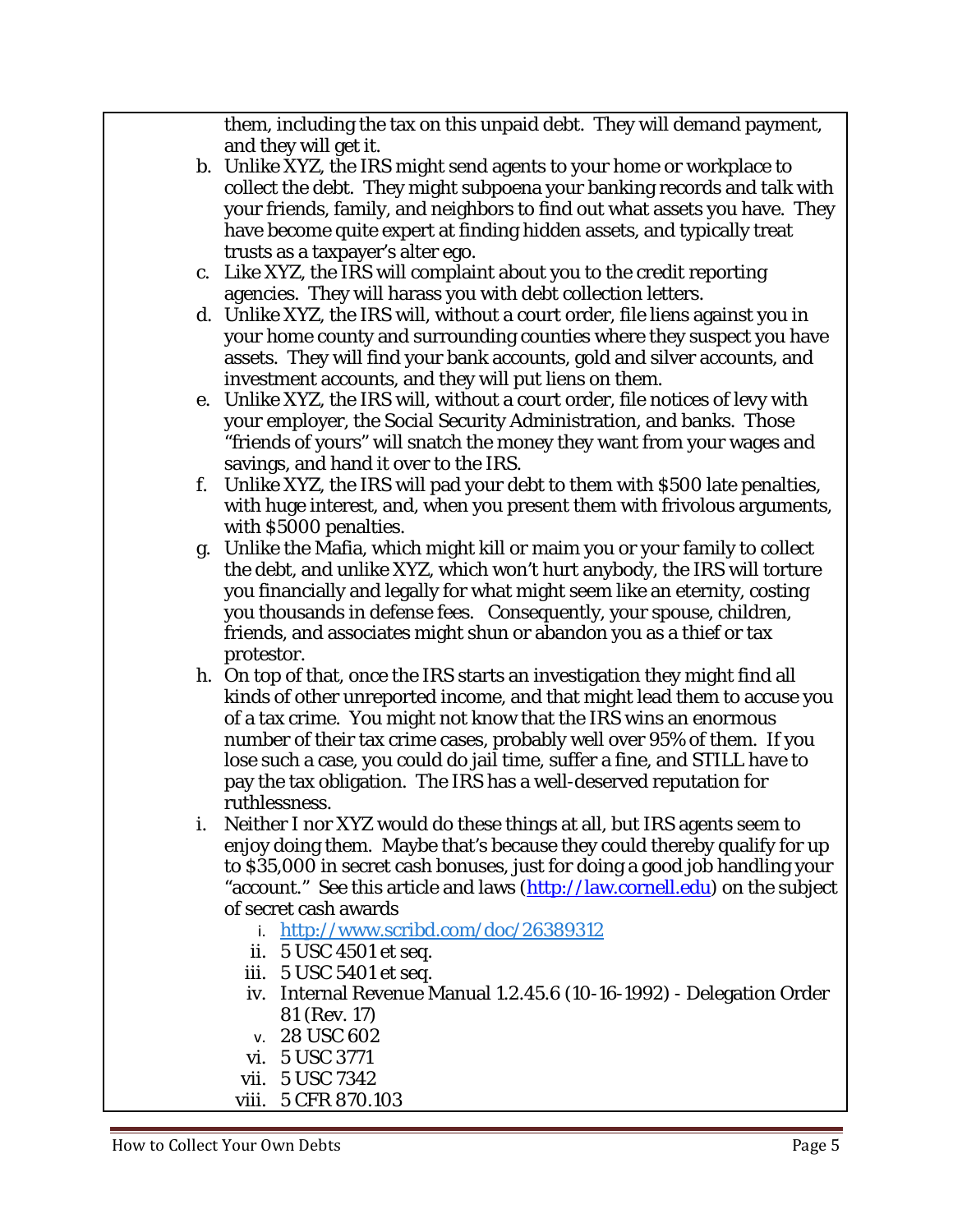- ix. 5 USC 101, 102 appendix awards kept secret
- x. 4 CFR 91.5 waiver of repayment of excess payment up to \$10,000
- xi. 28 CFR 0.143, 0.11, 0.155 waivers for others
- xii. 28 USC 455 exonerates judges from conflict of interest for taking secret cash awards
- j. I have a simple purpose in presenting these laws to you to get you to realize how motivated the IRS agents feel about collecting a tax debt from you on the income you obtain by not paying your debt to me. A \$35,000 Secret Cash Award provides a powerful motivation. And note that the IRS agent doesn't have to claim that secret money as taxable income. So the agent gets a fat "BOUNTY" for "busting" you and others who won't pay the tax they owe.

Frankie, I hate to have to report you to the Credit Agencies and the IRS, but if I have no way of collecting the money, I must let them know you became a deadbeat. It's the law. If I don't do it, I could get into trouble with XYZ shareholders. We value your business, but you have left me and XYZ no choice. We simply cannot give FREE products or services to customers who refuse to pay, for that would drive us out of business. And, I figure that if you won't pay XYZ, you won't pay the IRS either, so we might as well let *them* target your debt for collection. You do agree with this as a good business decision, right, Frankie?.

Okay, so let's get the ball rolling on XYZ's 1099-C IRS filing with respect to your debt.

In order for me to complete the 1099-C form, I shall need your Taxpayer Identification Number. For that purpose I have attached the IRS W-9 form. Please fill in the blanks on the W-9, include your Taxpayer Identification Number (TIN), and sign it. Do you believe the law will punish your refusal to supply your TIN?

You may also fill in your Taxpayer Identification Number on the attached 1099-C, but don't sign it. That's for XYZ to sign.

Send both forms back to me by return mail. If I don't receive them from you within one week from today, I'll simply tell the IRS that you refused to cooperate, and send them the 1099-c without your Taxpayer Identification Number, but with the contact information I have for you. I imagine you already have a place in their database, so they won't have too much trouble finding you.

If I receive the balance you owe by return mail, then I'll forget about reporting your uncollectable debt to the IRS, and we might continue doing business with one another. I like that idea. Don't you, Frankie?

Sincerely,

My Signature My Name, My Title, XYZ Company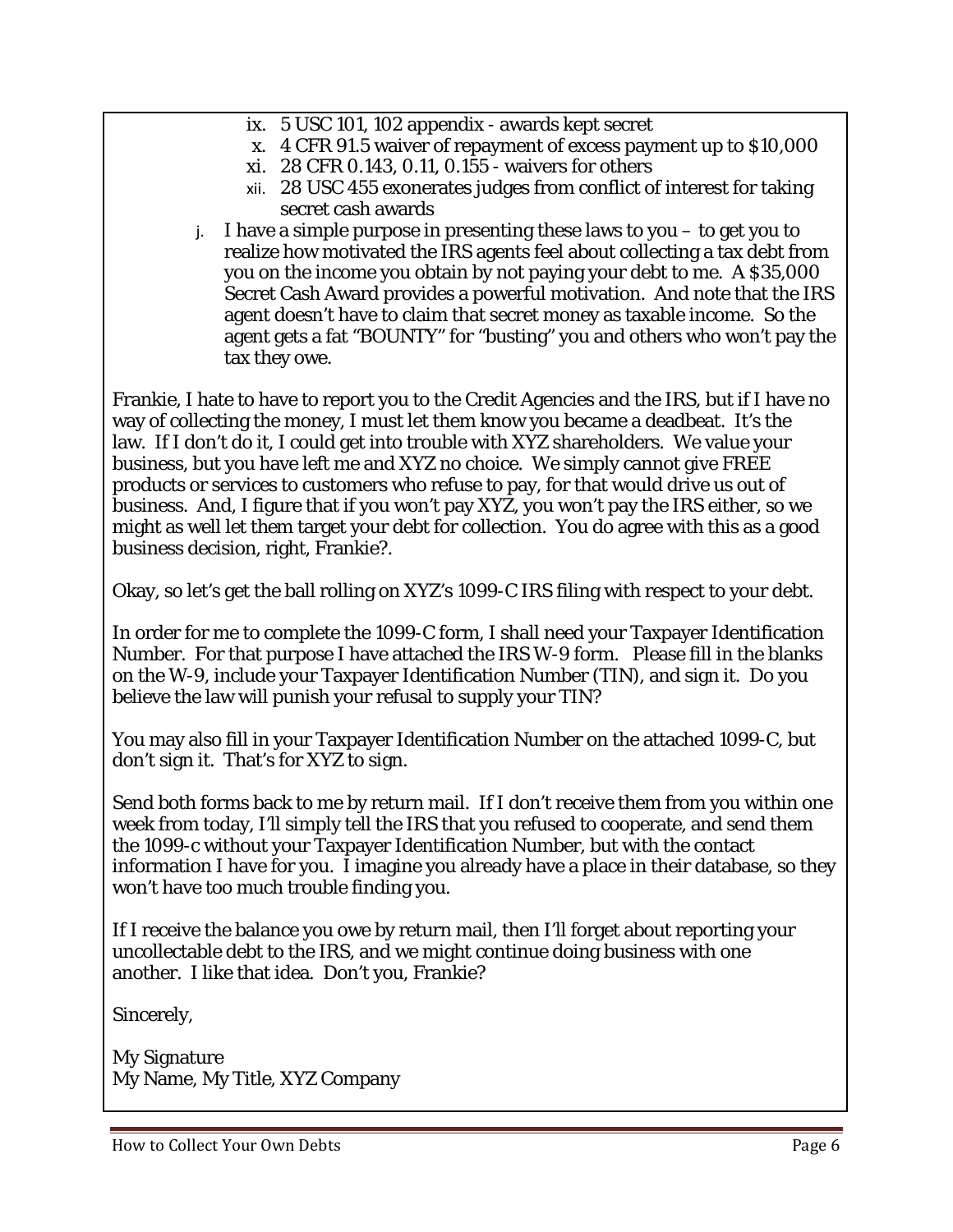#### Attachments:

- 1. Invoice
- 2. W-9
- 3. Sample 1099-C

CC:

- 1. Accounting Department Receivables; Taxes
- 2. Legal Department Tort Case File
- 3. Outside Attorney

\*\*\*\*\*\*\*\*\*\*\*\* End of Letter \*\*\*\*\*\*\*\*\*\*\*

### **Motivational Phone Script**

You might save even more time and money by calling your debtor on the phone. This phone script might work for you. Clear it with your attorney before you use it. Emphasize the bold‐faced words to give the script the punch in the right places.

\*\*\*\*\*\*\*\*\*\*\*\*\*\* Start of Hypothetical Phone Script \*\*\*\*\*\*\*\*\*\*\*\*

Mr. Frankie Customer? [ask expectantly and brightly, with your voice rising at the end]

#### *Yes?*

I am Melissa Collector and I work for XYZ company. I called you to **save** you some **trouble** regarding your debt to XYZ. Do you have a moment to discuss it?

#### *Sure, no problem.*

Good. The company assigned **me** to your account, to collect the debt, the **purpose** of this call. I wanted to chat briefly before I **do** something that I **cannot** undo. Frankie, XYZ does not want to **sue** its customers to collect debts. I have determined that your debt to XYZ seems **uncollectable**, so I decided to **notify** the **IRS** about it. I have to do this to comply with the **law** and mitigate XYZ's **loss**. If I didn't, we could get into **trouble**, and you want us to **stay** out of trouble, right Frankie?

#### *Aw, HELL yes.*

Now Frankie, the **IRS** will consider your unpaid **debt** to XYZ as **your** taxable **income**. They will expect **you** to pay the **tax** on that income, which could exceed **50%**, depending on your circumstances. Well, Frankie, I got worried that if you cannot **pay** XYZ, you **also** cannot pay the IRS. But unlike XYZ, the IRS will **investigate** and discover **ALL** of your taxable income. You do not want the **IRS** on your back, Frankie, because they can **go after** you for **years**, and you can't even escape them by running off to a foreign **country**. You want to **keep** them off your **back**, **right** Frankie?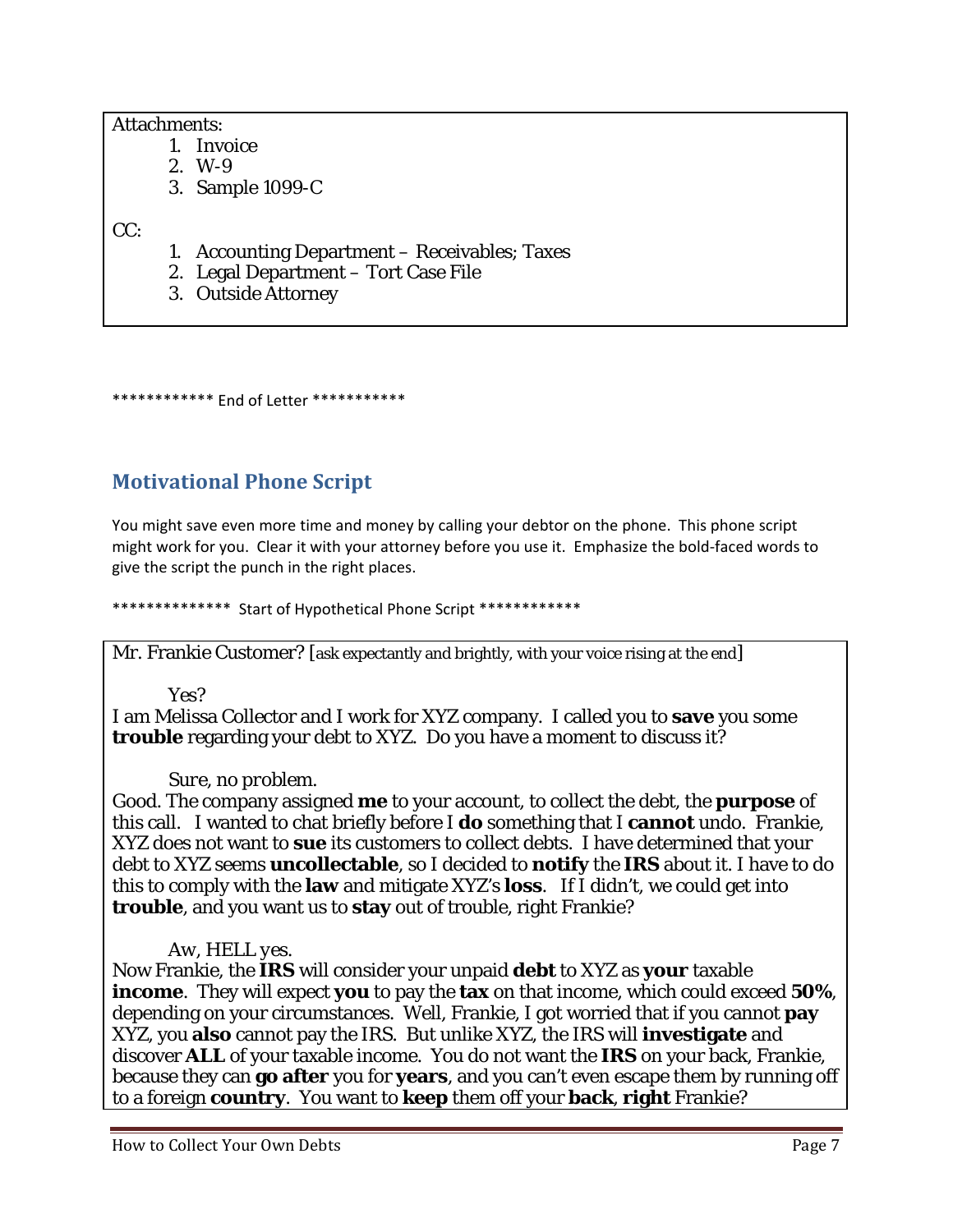#### *I sure do. They're terrible.*

Okay. SO, Frankie, you know the IRS will hound you mercilessly to collect any debt you owe them, and they nearly *always* get their money. Did you know they will file **liens** and **levies** and **snatch** your money from your employer and **right** out of your bank account if you don't **pay** what they say you **owe**? You would **hate** that happening to you, **wouldn't** you?

#### *I sure would.*

See, Frankie, the IRS doesn't treat you soft and gentle like we at XYZ do. The IRS comes at you **hard** and **mean**. IF the IRS agent finds other **unreported** income besides the money you **owe** XYZ, he might **accuse** you of a tax **crime** like tax **evasion**, **fraud**, **conspiracy**, or willful failure to file a **tax** return. You could land in jail for that. You do **file** tax returns, and tell the **truth** on them, don't you Frankie?

#### *Well, uh… yeah.*

Well anyway, Frankie, before I send the 1099-C form in to the IRS, telling them about your **failure** to pay the debt you **owe** to XYZ, I thought I'd give you a heads-up to let you know what kind of **tornado** of **insanity** and **disaster** they will turn your life into if you **don't** pay them like you **didn't** pay us. And I figured I should let you know that the 1099-C will surely **put you** on their **radar**, and once they start investigating they might **find other** things for which to come **after you**. We **wouldn't** want that to happen. That would be **terrible**, wouldn't it, Frankie?

#### *Yes, it would.*

I thought I'd toss out one **final** offer to you to **settle** your debt to XYZ. We can go ahead and put it on your credit card and that way you can **stop** this IRS **freight** train before it comes **crashing** into the **living** room of your **life**, so to speak. I can do that **favor** for you Frankie. You do want to **avoid** this impending **disaster** in your life, and **preserve** the **sanctity** of your **home** and private **affairs**, don't you, Frankie?

#### *Oh, GOD yes!*

Okay. So, I need one of two things from you right now before I hang up the phone. I need either your Taxpayer Identification Number or Social Security Number to go on the 1099-C form I plan to **send** to the IRS, or I need your credit card or PayPal account number to settle the debt.

Pause….

Okay, Frankie, so **which** card do you want to use - VISA, AMEX, Master Card, Discover, or Paypal?

*Just a minute, I'll get my wallet*

Start of Hypothetical Phone Script \*\*\*\*\*\*\*\*\*\*\*\*\*